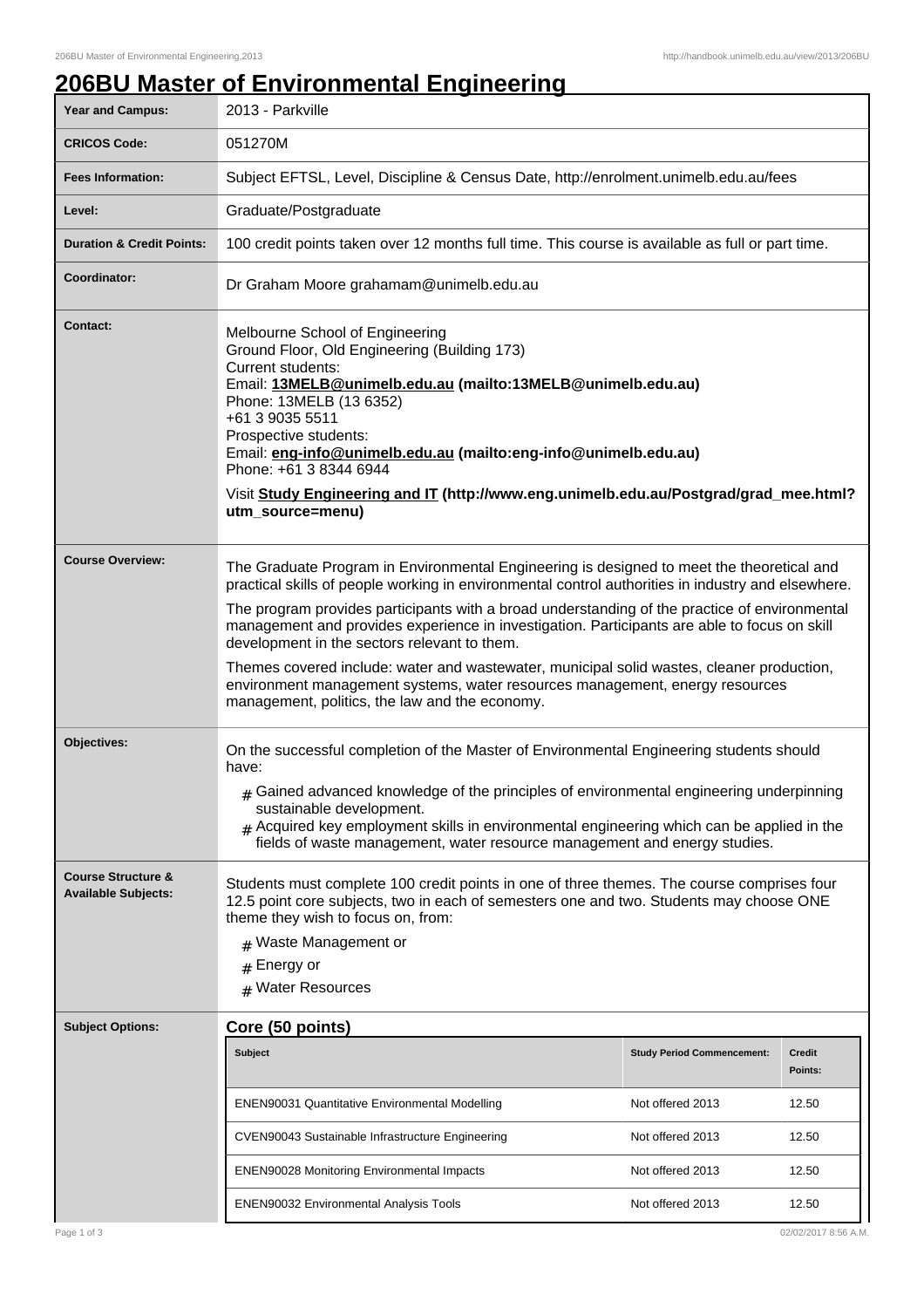### **Waste Management Focus**

**Selective Subjects:** Choose 37.5 points

Research subjects are subject to approval by the course coordinator

| <b>Subject</b>                                         | <b>Study Period Commencement:</b> | <b>Credit</b><br>Points: |
|--------------------------------------------------------|-----------------------------------|--------------------------|
| CVEN90022 IE Research Project 1                        | Semester 1                        | 12.50                    |
| CVEN90047 IE Research Project 2                        | Not offered 2013                  | 25                       |
| <b>ENEN90006 Solid Wastes to Sustainable Resources</b> | Not offered 2013                  | 12.50                    |
| <b>ENEN90029 Water and Waste Water Management</b>      | Semester 1                        | 12.50                    |
| <b>ENEN90005 Environmental Management ISO 14000</b>    | Not offered 2013                  | 12.50                    |
| <b>ENEN90030 Contaminant Hydrogeology</b>              | Not offered 2013                  | 12.50                    |

## **Energy Focus**

# **Selective Subjects:** Choose 37.5 points

Research subjects are subject to approval by the course coordinator

| <b>Subject</b>                                      | <b>Study Period Commencement:</b> | <b>Credit</b><br>Points: |
|-----------------------------------------------------|-----------------------------------|--------------------------|
| CVEN90047 IE Research Project 2                     | Not offered 2013                  | 25                       |
| CVEN90022 IE Research Project 1                     | Semester 1                        | 12.50                    |
| <b>ENEN90027 Energy for Sustainable Development</b> | Not offered 2013                  | 12.50                    |
| <b>ENEN90033 Solar Energy</b>                       | Not offered 2013                  | 12.50                    |
| <b>ENEN90011 Energy Efficiency Technology</b>       | Not offered 2013                  | 12.50                    |
| <b>ENEN90014 Sustainable Buildings</b>              | Not offered 2013                  | 12.50                    |

#### **Water Resources Focus**

**Selective Subjects:** Choose 37.5 points

Research subjects subject to approval by the course coordinator

| <b>Subject</b>                                       | <b>Study Period Commencement:</b> | <b>Credit</b><br>Points: |
|------------------------------------------------------|-----------------------------------|--------------------------|
| CVEN90047 IE Research Project 2                      | Not offered 2013                  | 25                       |
| CVEN90022 IE Research Project 1                      | Semester 1                        | 12.50                    |
| <b>ENEN90034 Environmental Applied Hydrology</b>     | Not offered 2013                  | 12.50                    |
| <b>ENEN90029 Water and Waste Water Management</b>    | Semester 1                        | 12.50                    |
| <b>CVEN90019 Sustainable Water Resources Systems</b> | Not offered 2013                  | 12.50                    |

# **Suggested Approved Electives**

Choose 12.5 points

| <b>Subject</b>                                       | <b>Study Period Commencement:</b> | <b>Credit</b><br>Points: |
|------------------------------------------------------|-----------------------------------|--------------------------|
| <b>ENEN90034 Environmental Applied Hydrology</b>     | Not offered 2013                  | 12.50                    |
| GEOM90008 Foundations of Spatial Information         | Not offered 2013                  | 12.50                    |
| <b>CVEN90019 Sustainable Water Resources Systems</b> | Not offered 2013                  | 12.50                    |